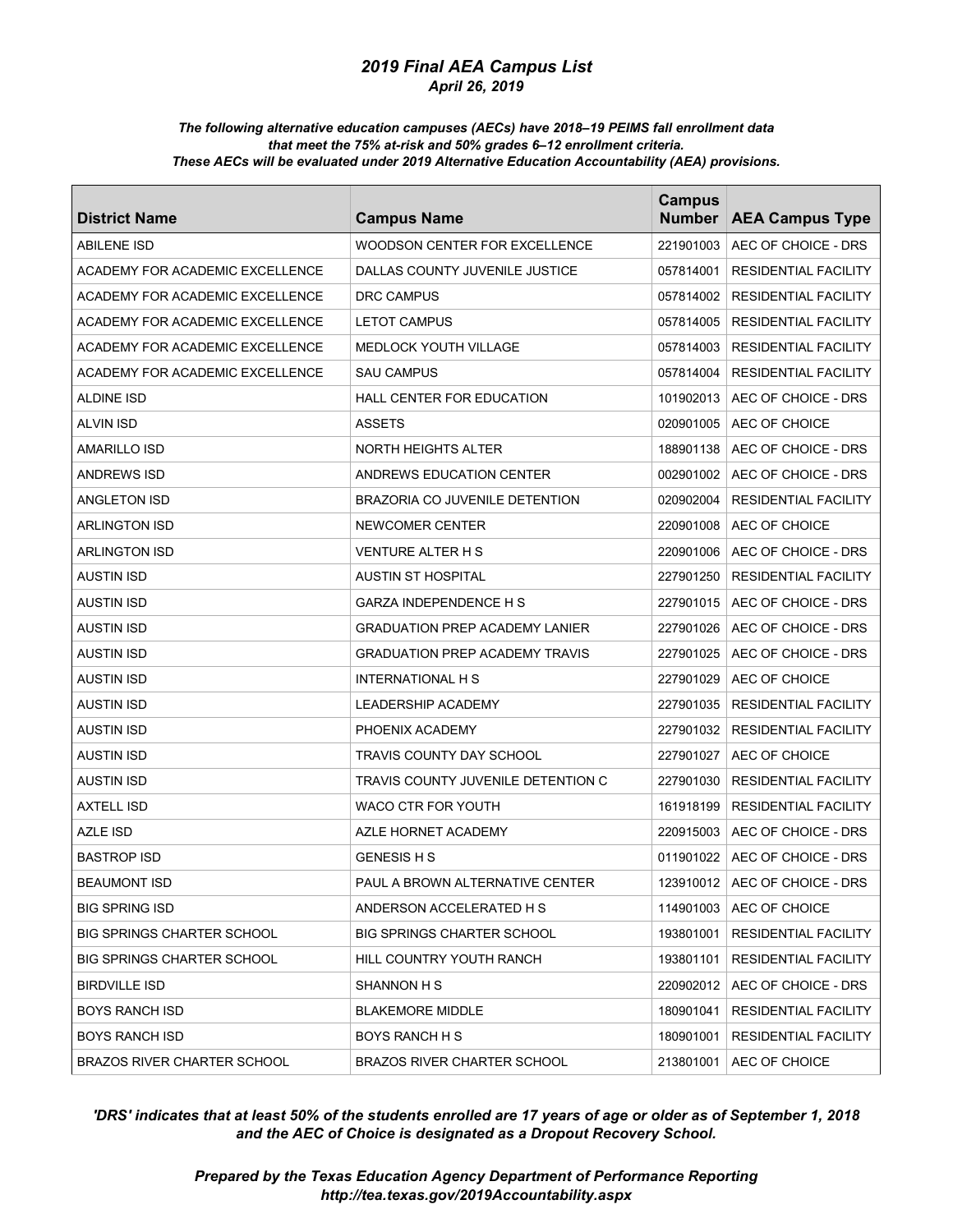#### *The following alternative education campuses (AECs) have 2018–19 PEIMS fall enrollment data that meet the 75% at-risk and 50% grades 6–12 enrollment criteria. These AECs will be evaluated under 2019 Alternative Education Accountability (AEA) provisions.*

| <b>District Name</b>          | <b>Campus Name</b>                        | <b>Campus</b><br><b>Number</b> | <b>AEA Campus Type</b>           |
|-------------------------------|-------------------------------------------|--------------------------------|----------------------------------|
| <b>BRAZOSPORT ISD</b>         | <b>BRAZOS SUCCESS ACADEMY</b>             | 020905006                      | AEC OF CHOICE - DRS              |
| <b>BROOKESMITH ISD</b>        | <b>NEW EL/MS/HS</b>                       | 025908003                      | <b>RESIDENTIAL FACILITY</b>      |
| <b>BROWNFIELD ISD</b>         | <b>BROWNFIELD EDUCATION CENTER</b>        | 223901005                      | AEC OF CHOICE - DRS              |
| <b>BROWNSVILLE ISD</b>        | BROWNSVILLE LEARNING ACAD H S             | 031901006                      | AEC OF CHOICE - DRS              |
| <b>BROWNSVILLE ISD</b>        | BROWNSVILLE LEARNING ACADEMY MIDDL        | 031901056                      | AEC OF CHOICE                    |
| <b>BROWNSVILLE ISD</b>        | LINCOLN PARK SCH                          | 031901127                      | AEC OF CHOICE - DRS              |
| BROWNWOOD ISD                 | BROWNWOOD ACCELERATED H S                 | 025902003                      | AEC OF CHOICE - DRS              |
| <b>BRYAN ISD</b>              | <b>BRAZOS CO JUVENILE DETENTION CENTE</b> | 021902014                      | <b>RESIDENTIAL FACILITY</b>      |
| <b>BRYAN ISD</b>              | THE MARY CATHERINE HARRIS SCHOOL-S        | 021902017                      | AEC OF CHOICE - DRS              |
| <b>BURKBURNETT ISD</b>        | GATEWAY STUDENT SUPPORT CTR               | 243901002                      | AEC OF CHOICE - DRS              |
| <b>BURLESON ISD</b>           | CROSSROADS H S                            | 126902003                      | AEC OF CHOICE - DRS              |
| <b>BURNET CISD</b>            | QUEST H S                                 | 027903003                      | AEC OF CHOICE                    |
| CALHOUN COUNTY ISD            | HOPE H S                                  | 029901003                      | AEC OF CHOICE - DRS              |
| <b>CANYON ISD</b>             | MIDWAY ALTERNATIVE H S                    | 191901004                      | AEC OF CHOICE - DRS              |
| CANYON ISD                    | YOUTH CTR OF HIGH PLAINS                  | 191901003                      | <b>RESIDENTIAL FACILITY</b>      |
| CARROLLTON-FARMERS BRANCH ISD | <b>GRIMES EDUCATION CENTER</b>            | 057903003                      | AEC OF CHOICE - DRS              |
| <b>CASTLEBERRY ISD</b>        | REACH H S                                 | 220917003                      | AEC OF CHOICE - DRS              |
| <b>CENTER ISD</b>             | ROUGHRIDER ACADEMY                        | 210901002                      | AEC OF CHOICE - DRS              |
| CHANNELVIEW ISD               | ENDEAVOR HS-JOE FRANK CAMPBELL LEA        | 101905005                      | AEC OF CHOICE - DRS              |
| CHINA SPRING ISD              | TAG                                       | 161920002                      | AEC OF CHOICE - DRS              |
| <b>CHRISTOVAL ISD</b>         | <b>FAIRVIEW ACCELERATED</b>               | 226901002                      | AEC OF CHOICE - DRS              |
| CISCO ISD                     | <b>CISCO LEARNING CENTER</b>              | 067902004                      | AEC OF CHOICE                    |
| CLEBURNE ISD                  | TEAM SCH                                  | 126903002                      | AEC OF CHOICE - DRS              |
| <b>CLEVELAND ISD</b>          | FREDERICK A DOUGLASS LEARNING ACAD        | 146901004                      | AEC OF CHOICE - DRS              |
| <b>COLORADO ISD</b>           | WALLACE ACCELERATED H S                   | 168901003                      | AEC OF CHOICE                    |
| <b>COLUMBUS ISD</b>           | COLUMBUS ALTERNATIVE SCHOOL               |                                | 045902002   AEC OF CHOICE - DRS  |
| <b>COLUMBUS ISD</b>           | COLUMBUS ALTERNATIVE SCHOOL NEW UL        |                                | 045902003   RESIDENTIAL FACILITY |
| COMAL ISD                     | COMAL ACADEMY                             | 046902201                      | AEC OF CHOICE - DRS              |
| <b>COMQUEST ACADEMY</b>       | COMQUEST ACADEMY                          | 101842001                      | AEC OF CHOICE                    |
| <b>CONROE ISD</b>             | HAUKE ALTER ED                            | 170902002                      | AEC OF CHOICE - DRS              |
| CONROE ISD                    | JUVENILE DETENTION CTR                    | 170902201                      | RESIDENTIAL FACILITY             |
| COPPERAS COVE ISD             | <b>CROSSROADS H S</b>                     | 050910005                      | AEC OF CHOICE - DRS              |
| <b>CORPUS CHRISTI ISD</b>     | COLES H S AND EDUCATIONAL CENTER          | 178904009                      | AEC OF CHOICE - DRS              |

# *'DRS' indicates that at least 50% of the students enrolled are 17 years of age or older as of September 1, 2018 and the AEC of Choice is designated as a Dropout Recovery School.*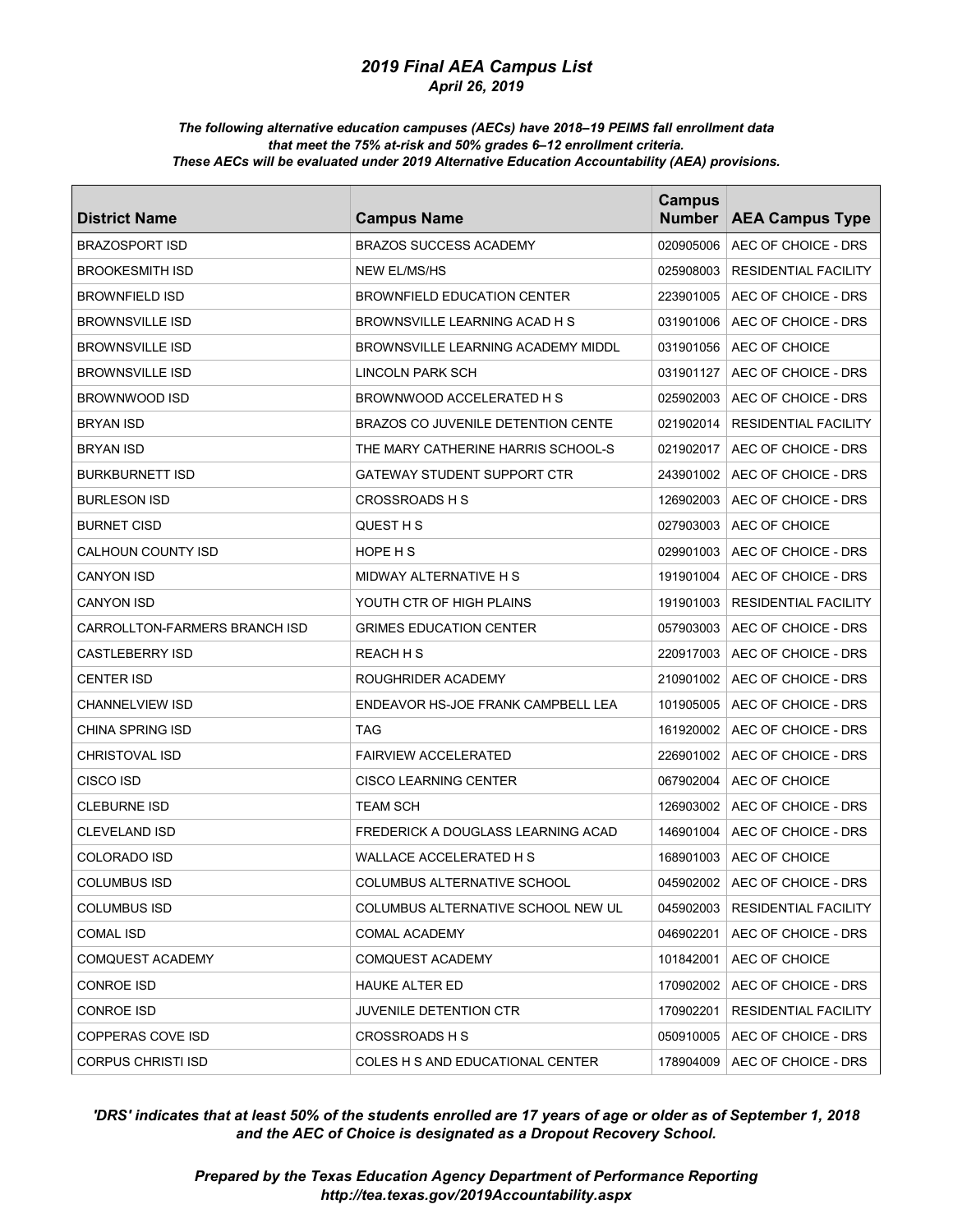#### *The following alternative education campuses (AECs) have 2018–19 PEIMS fall enrollment data that meet the 75% at-risk and 50% grades 6–12 enrollment criteria. These AECs will be evaluated under 2019 Alternative Education Accountability (AEA) provisions.*

| <b>District Name</b>              | <b>Campus Name</b>                 | <b>Campus</b><br><b>Number</b> | <b>AEA Campus Type</b>           |
|-----------------------------------|------------------------------------|--------------------------------|----------------------------------|
| <b>CRANDALL ISD</b>               | <b>CRANDALL COMPASS ACADEMY</b>    | 129901002                      | AEC OF CHOICE - DRS              |
| <b>CROSBY ISD</b>                 | CROSBY CROSSROADS ACADEMY          | 101906004                      | AEC OF CHOICE - DRS              |
| <b>CROSSTIMBERS ACADEMY</b>       | <b>CROSSTIMBERS ACADEMY</b>        | 184801001                      | AEC OF CHOICE                    |
| <b>DALLAS ISD</b>                 | HOSPITAL/HOMEBOUND                 | 057905099                      | <b>RESIDENTIAL FACILITY</b>      |
| DALLAS ISD                        | JOHN LESLIE PATTON JR ACADEMIC CEN | 057905389                      | AEC OF CHOICE - DRS              |
| <b>DALLAS ISD</b>                 | MAYA ANGELOU H S                   | 057905030                      | AEC OF CHOICE                    |
| <b>DAYTON ISD</b>                 | FREDDA NOTTINGHAM ALTERNATIVE EDUC | 146902007                      | AEC OF CHOICE - DRS              |
| DEL VALLE ISD                     | DEL VALLE OPPORTUNITY CTR          | 227910002                      | AEC OF CHOICE - DRS              |
| <b>DENISON ISD</b>                | <b>PATHWAYS H S</b>                | 091903002                      | AEC OF CHOICE - DRS              |
| <b>DENTON ISD</b>                 | JOE DALE SPARKS CAMPUS             | 061901040                      | <b>RESIDENTIAL FACILITY</b>      |
| DESOTO ISD                        | WINGS (WHERE I NOW GAIN SUCCESS)   | 057906003                      | AEC OF CHOICE - DRS              |
| DIBOLL ISD                        | STUBBLEFIELD LRN CTR               | 003905004                      | AEC OF CHOICE - DRS              |
| <b>DICKINSON ISD</b>              | DICKINSON CONTINUATION CENTER      | 084901009                      | AEC OF CHOICE - DRS              |
| DONNA ISD                         | 3D ACADEMY                         | 108902006                      | AEC OF CHOICE - DRS              |
| DUMAS ISD                         | NORTH PLAINS OPPORTUNITY CENTER    | 171901002                      | AEC OF CHOICE - DRS              |
| DUNCANVILLE ISD                   | MARY E SMITHEY PACE H S            | 057907004                      | AEC OF CHOICE - DRS              |
| EAGLE MT-SAGINAW ISD              | ELMER C WATSON H S                 | 220918002                      | AEC OF CHOICE - DRS              |
| <b>EAST CENTRAL ISD</b>           | <b>BEXAR COUNTY LRN CTR</b>        | 015911005                      | <b>RESIDENTIAL FACILITY</b>      |
| <b>EAST TEXAS CHARTER SCHOOLS</b> | DAN CHADWICK CAMPUS                | 092801001                      | AEC OF CHOICE                    |
| ECTOR COUNTY ISD                  | ECTOR CO YOUTH CTR                 | 068901005                      | <b>RESIDENTIAL FACILITY</b>      |
| EDCOUCH-ELSA ISD                  | EDCOUCH-ELSA H S ACADEMY           | 108903004                      | AEC OF CHOICE - DRS              |
| EDNA ISD                          | EDNA ALTERNATIVE                   | 120901004                      | AEC OF CHOICE - DRS              |
| EL PASO ACADEMY                   | EL PASO ACADEMY                    | 071804001                      | AEC OF CHOICE - DRS              |
| EL PASO ACADEMY                   | EL PASO ACADEMY WEST               | 071804002                      | AEC OF CHOICE - DRS              |
| EL PASO ISD                       | COLLEGE CAREER TECHNOLOGY ACADEMY  | 071902020                      | AEC OF CHOICE - DRS              |
| EL PASO ISD                       | DELTA ACADEMY                      |                                | 071902025   RESIDENTIAL FACILITY |
| ELGIN ISD                         | PHOENIX H S                        |                                | 011902004   AEC OF CHOICE - DRS  |
| ERATH EXCELS ACADEMY INC          | <b>HUSTON ACADEMY</b>              |                                | 072802001   AEC OF CHOICE        |
| ERATH EXCELS ACADEMY INC          | SHORELINE ACADEMY                  | 072802002                      | RESIDENTIAL FACILITY             |
| EVERMAN ISD                       | EVERMAN ACADEMY H S                | 220904003                      | AEC OF CHOICE - DRS              |
| EVOLUTION ACADEMY CHARTER SCHOOL  | EVOLUTION ACADEMY BEAUMONT         | 057834003                      | AEC OF CHOICE - DRS              |
| EVOLUTION ACADEMY CHARTER SCHOOL  | EVOLUTION ACADEMY CHARTER SCHOOL   | 057834001                      | AEC OF CHOICE - DRS              |
| EVOLUTION ACADEMY CHARTER SCHOOL  | EVOLUTION ACADEMY HOUSTON          | 057834004                      | AEC OF CHOICE - DRS              |

# *'DRS' indicates that at least 50% of the students enrolled are 17 years of age or older as of September 1, 2018 and the AEC of Choice is designated as a Dropout Recovery School.*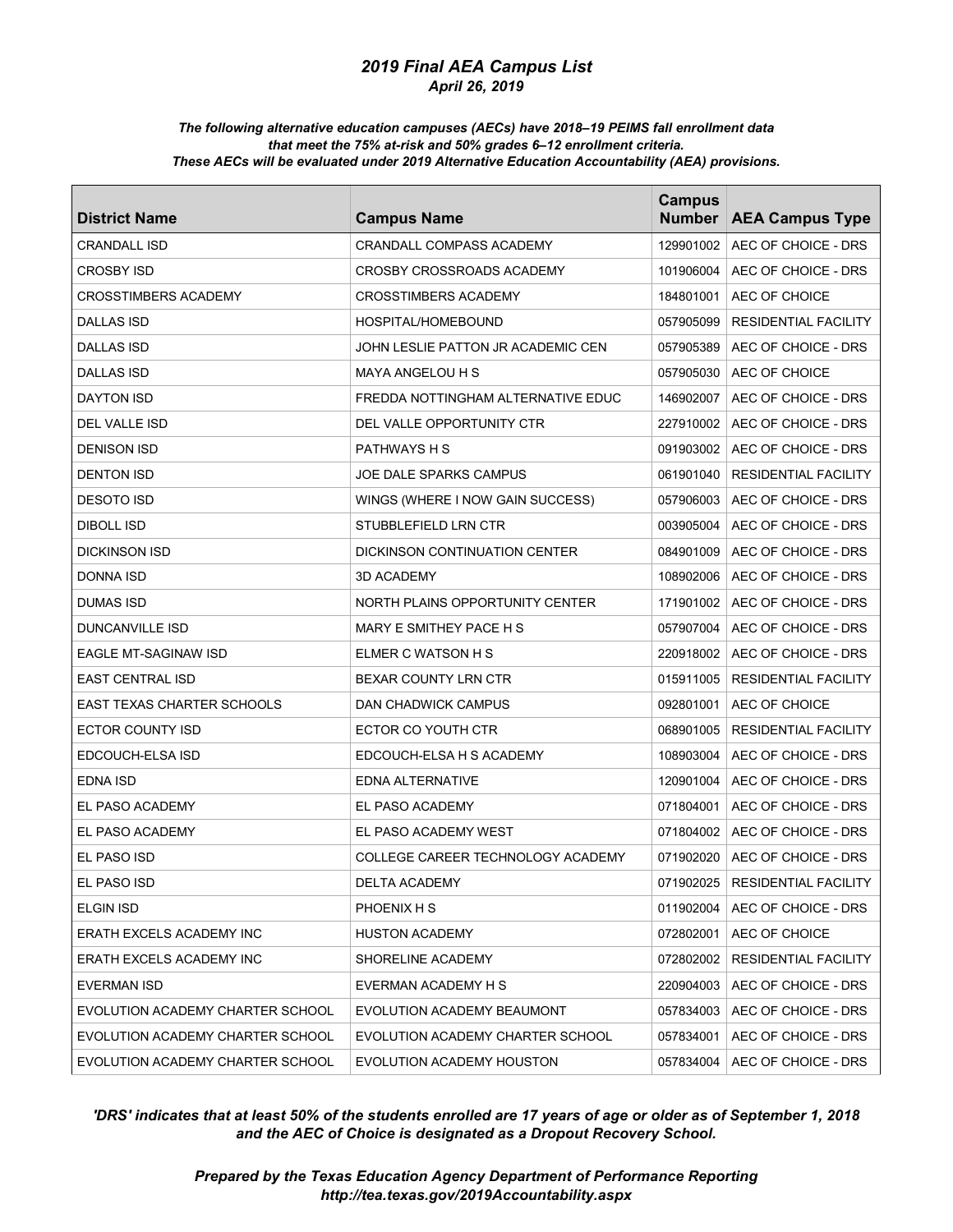#### *The following alternative education campuses (AECs) have 2018–19 PEIMS fall enrollment data that meet the 75% at-risk and 50% grades 6–12 enrollment criteria. These AECs will be evaluated under 2019 Alternative Education Accountability (AEA) provisions.*

| <b>District Name</b>             | <b>Campus Name</b>                        | <b>Campus</b><br><b>Number</b> | <b>AEA Campus Type</b>      |
|----------------------------------|-------------------------------------------|--------------------------------|-----------------------------|
| <b>EXCEL ACADEMY</b>             | <b>BURNETT-BAYLAND REHABILITATION CEN</b> | 101811003                      | <b>RESIDENTIAL FACILITY</b> |
| <b>EXCEL ACADEMY</b>             | HARRIS COUNTY JUVENILE DETENTION C        | 101811001                      | <b>RESIDENTIAL FACILITY</b> |
| <b>EXCEL ACADEMY</b>             | HARRIS COUNTY YOUTH VILLAGE               | 101811004                      | <b>RESIDENTIAL FACILITY</b> |
| <b>EXCEL ACADEMY</b>             | <b>LEADERSHIP ACADEMY</b>                 | 101811006                      | <b>RESIDENTIAL FACILITY</b> |
| <b>FLATONIA ISD</b>              | WHISPERING HILLS ACHIEVEMENT CENTE        | 075901103                      | <b>RESIDENTIAL FACILITY</b> |
| <b>FLOYDADA ISD</b>              | PAC                                       | 077901003                      | <b>RESIDENTIAL FACILITY</b> |
| <b>FORT WORTH ISD</b>            | INT'L NEWCOMER ACAD                       | 220905062                      | AEC OF CHOICE               |
| <b>FORT WORTH ISD</b>            | SUCCESS H S                               | 220905021                      | AEC OF CHOICE - DRS         |
| <b>FREDERICKSBURG ISD</b>        | ALTER SCH                                 | 086901002                      | AEC OF CHOICE - DRS         |
| <b>FRENSHIP ISD</b>              | REESE EDUCATIONAL CTR                     | 152907002                      | AEC OF CHOICE               |
| GALVESTON ISD                    | AIM COLLEGE & CAREER PREP                 | 084902007                      | AEC OF CHOICE               |
| GATEWAY ACADEMY CHARTER DISTRICT | GATEWAY ACADEMY-SIERRA VISTA CHART        | 240801002                      | AEC OF CHOICE - DRS         |
| GATEWAY ACADEMY CHARTER DISTRICT | GATEWAY ACADEMY-TOWNLAKE CHARTER H        | 240801001                      | AEC OF CHOICE - DRS         |
| GEORGE GERVIN ACADEMY            | RUTH JONES MCCLENDON MIDDLE               | 015802004                      | AEC OF CHOICE               |
| GEORGE I SANCHEZ CHARTER         | <b>GEORGE I SANCHEZ CHARTER</b>           | 101804001                      | AEC OF CHOICE               |
| <b>GEORGE I SANCHEZ CHARTER</b>  | <b>GEORGE I SANCHEZ NORTH</b>             | 101804004                      | AEC OF CHOICE               |
| <b>GEORGETOWN ISD</b>            | CHIP RICHARTE H S                         | 246904002                      | AEC OF CHOICE - DRS         |
| <b>GOOSE CREEK CISD</b>          | PETER E HYLAND CENTER                     | 101911005                      | AEC OF CHOICE - DRS         |
| GRAHAM ISD                       | <b>GRAHAM LEARNING CTR</b>                | 252901002                      | AEC OF CHOICE - DRS         |
| <b>GRANBURY ISD</b>              | STARS ACCELERATED H S                     | 111901002                      | AEC OF CHOICE - DRS         |
| <b>GRAND PRAIRIE ISD</b>         | CROSSWINDS ACCELERATED H S                | 057910009                      | AEC OF CHOICE - DRS         |
| <b>GRAPE CREEK ISD</b>           | <b>FAIRVIEW ACCELERATED</b>               | 226907002                      | AEC OF CHOICE - DRS         |
| GRAPEVINE-COLLEYVILLE ISD        | THE BRIDGES ACAD ALTER                    | 220906006                      | AEC OF CHOICE - DRS         |
| <b>GREENVILLE ISD</b>            | NEW HORIZONS LEARNING CENTER              | 116905001                      | AEC OF CHOICE               |
| <b>HALLSVILLE ISD</b>            | TEXAS VIRTUAL ACADEMY AT HALLSVILL        | 102904010                      | AEC OF CHOICE               |
| HARLANDALE ISD                   | FRANK M TEJEDA ACADEMY                    | 015904004                      | AEC OF CHOICE - DRS         |
| HARLANDALE ISD                   | TEJEDA JUNIOR ACADEMY                     |                                | 015904048   AEC OF CHOICE   |
| <b>HARLINGEN CISD</b>            | EDNA TAMAYO HOUSE                         | 031903204                      | RESIDENTIAL FACILITY        |
| <b>HARLINGEN CISD</b>            | KEYS ACAD                                 | 031903003                      | AEC OF CHOICE - DRS         |
| <b>HAYS CISD</b>                 | LIVE OAK ACADEMY                          | 105906004                      | AEC OF CHOICE - DRS         |
| <b>HEMPSTEAD ISD</b>             | HEMPSTEAD ALTERNATIVE LEARNING CEN        | 237902004                      | AEC OF CHOICE - DRS         |
| <b>HEREFORD ISD</b>              | HEREFORD CENTER FOR ACCELERATED LE        | 059901004                      | AEC OF CHOICE - DRS         |
| <b>HERITAGE ACADEMY</b>          | <b>HERITAGE ACADEMY</b>                   | 015815101                      | AEC OF CHOICE               |

# *'DRS' indicates that at least 50% of the students enrolled are 17 years of age or older as of September 1, 2018 and the AEC of Choice is designated as a Dropout Recovery School.*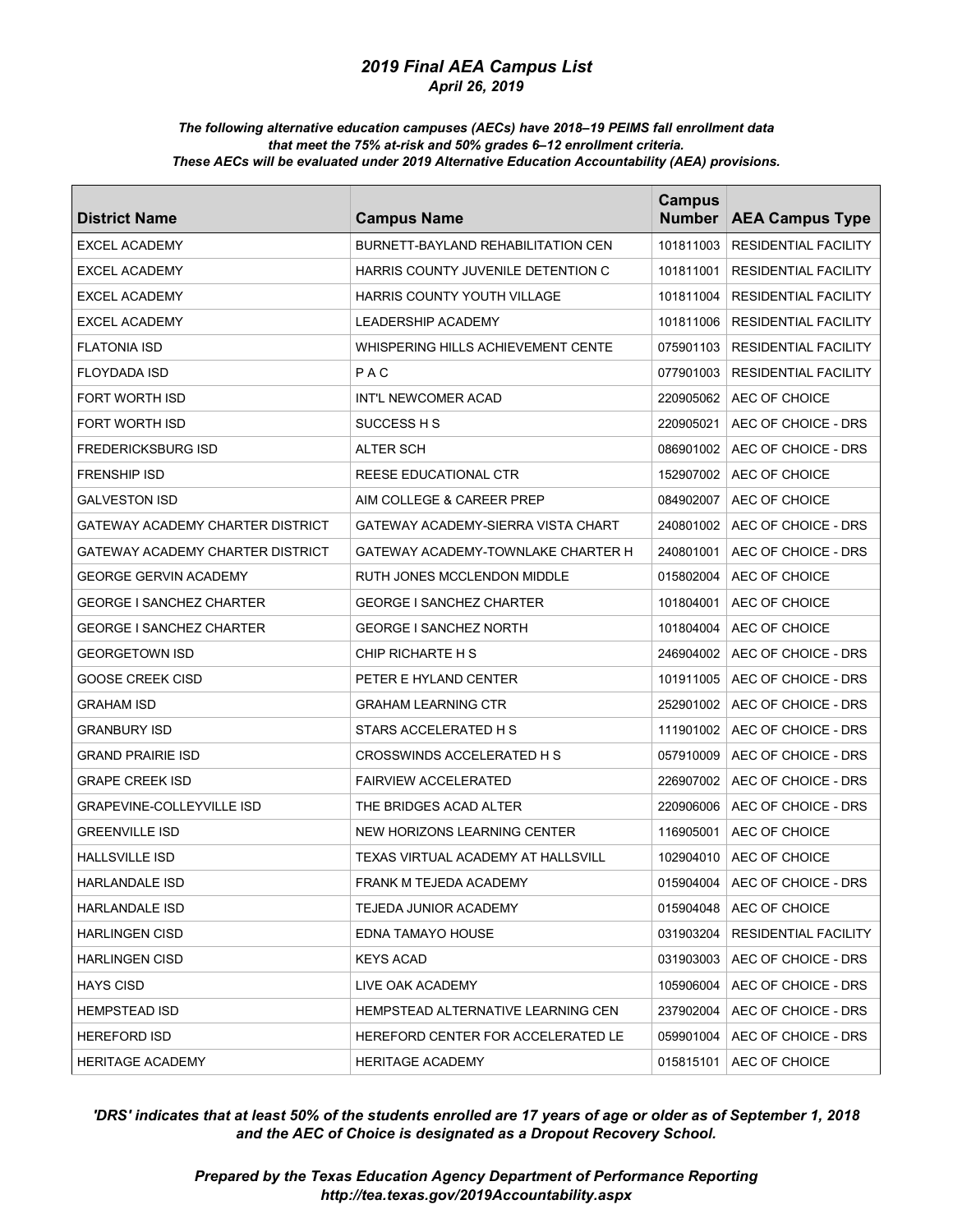#### *The following alternative education campuses (AECs) have 2018–19 PEIMS fall enrollment data that meet the 75% at-risk and 50% grades 6–12 enrollment criteria. These AECs will be evaluated under 2019 Alternative Education Accountability (AEA) provisions.*

| <b>District Name</b>               | <b>Campus Name</b>                    | <b>Campus</b><br><b>Number</b> | <b>AEA Campus Type</b>          |
|------------------------------------|---------------------------------------|--------------------------------|---------------------------------|
| <b>HERITAGE ACADEMY</b>            | <b>HERITAGE ACADEMY OF DEL RIO</b>    | 015815041                      | AEC OF CHOICE                   |
| <b>HERITAGE ACADEMY</b>            | HERITAGE ACADEMY OF DEL RIO MIDDLE    | 015815042                      | AEC OF CHOICE                   |
| <b>HERITAGE ACADEMY</b>            | HERITAGE ACADEMY OF SAN ANTONIO       | 015815104                      | AEC OF CHOICE                   |
| <b>HIDALGO ISD</b>                 | <b>HIDALGO ACADEMY</b>                | 108905002                      | AEC OF CHOICE - DRS             |
| <b>HOUSTON HEIGHTS HIGH SCHOOL</b> | <b>HOUSTON HEIGHTS CHARTER SCHOOL</b> | 101821001                      | AEC OF CHOICE - DRS             |
| <b>HOUSTON ISD</b>                 | <b>COMMUNITY SERVICES-SEC</b>         | 101912013                      | AEC OF CHOICE                   |
| <b>HOUSTON ISD</b>                 | H S AHEAD ACADEMY                     | 101912456                      | AEC OF CHOICE                   |
| <b>HOUSTON ISD</b>                 | INSPIRED FOR EXCELLENCE ACADEMY IN    | 101912300                      | AEC OF CHOICE                   |
| <b>HOUSTON ISD</b>                 | <b>LAS AMERICAS</b>                   | 101912340                      | AEC OF CHOICE                   |
| <b>HOUSTON ISD</b>                 | LIBERTY H S                           | 101912324                      | AEC OF CHOICE - DRS             |
| <b>HOUSTON ISD</b>                 | MIDDLE COLLEGE H S AT HCC FRAGA       | 101912485                      | AEC OF CHOICE                   |
| <b>HOUSTON ISD</b>                 | MIDDLE COLLEGE H S AT HCC GULFTON     | 101912484                      | AEC OF CHOICE - DRS             |
| <b>HUDSON ISD</b>                  | STUBBLEFIELD LRN CTR                  | 003902004                      | AEC OF CHOICE - DRS             |
| <b>HUNTINGTON ISD</b>              | PRIDE ALTER SCH                       | 003904005                      | AEC OF CHOICE - DRS             |
| HURST-EULESS-BEDFORD ISD           | KEYS H S                              | 220916005                      | AEC OF CHOICE - DRS             |
| <b>INSPIRE ACADEMIES</b>           | JHW INSPIRE ACADEMY - AFTON OAKS      | 015808001                      | <b>RESIDENTIAL FACILITY</b>     |
| <b>INSPIRE ACADEMIES</b>           | JHW INSPIRE ACADEMY - BELL COUNTY     | 015808014                      | <b>RESIDENTIAL FACILITY</b>     |
| <b>INSPIRE ACADEMIES</b>           | JHW INSPIRE ACADEMY - HAYS COUNTY     | 015808003                      | <b>RESIDENTIAL FACILITY</b>     |
| <b>INSPIRE ACADEMIES</b>           | JHW INSPIRE ACADEMY - MERIDELL        | 015808010                      | <b>RESIDENTIAL FACILITY</b>     |
| <b>INSPIRE ACADEMIES</b>           | JHW INSPIRE ACADEMY - ROCKDALE        | 015808007                      | <b>RESIDENTIAL FACILITY</b>     |
| <b>INSPIRE ACADEMIES</b>           | JHW INSPIRE ACADEMY - WILLIAMS HOU    | 015808011                      | <b>RESIDENTIAL FACILITY</b>     |
| <b>IRVING ISD</b>                  | BARBARA CARDWELL CAREER PREPARATOR    | 057912005                      | AEC OF CHOICE                   |
| JOSHUA ISD                         | NEW HORIZON H S                       | 126905002                      | AEC OF CHOICE - DRS             |
| JOURDANTON ISD                     | ATASCOSA COUNTY JUVENILE JUSTICE C    | 007902005                      | <b>RESIDENTIAL FACILITY</b>     |
| JUDSON ISD                         | JUDSON LEARNING ACAD                  | 015916003                      | AEC OF CHOICE - DRS             |
| <b>KATY ISD</b>                    | RAINES H S                            |                                | 101914011   AEC OF CHOICE - DRS |
| KAUFMAN ISD                        | GARY W CAMPBELL H S                   |                                | 129903003   AEC OF CHOICE - DRS |
| <b>KEENE ISD</b>                   | ALTER LEARNING CTR                    | 126906002                      | AEC OF CHOICE - DRS             |
| <b>KELLER ISD</b>                  | NEW DIRECTION LRN CTR                 | 220907039                      | AEC OF CHOICE - DRS             |
| <b>KEMP ISD</b>                    | <b>KEMP ALTERNATIVE</b>               | 129904003                      | AEC OF CHOICE - DRS             |
| <b>KERRVILLE ISD</b>               | HILL COUNTRY H S                      |                                | 133903105   AEC OF CHOICE - DRS |
| KI CHARTER ACADEMY                 | KI CHARTER ACADEMY                    | 105803001                      | RESIDENTIAL FACILITY            |
| KILLEEN ISD                        | PATHWAYS ACADEMIC CAMPUS              | 014906006                      | AEC OF CHOICE - DRS             |

# *'DRS' indicates that at least 50% of the students enrolled are 17 years of age or older as of September 1, 2018 and the AEC of Choice is designated as a Dropout Recovery School.*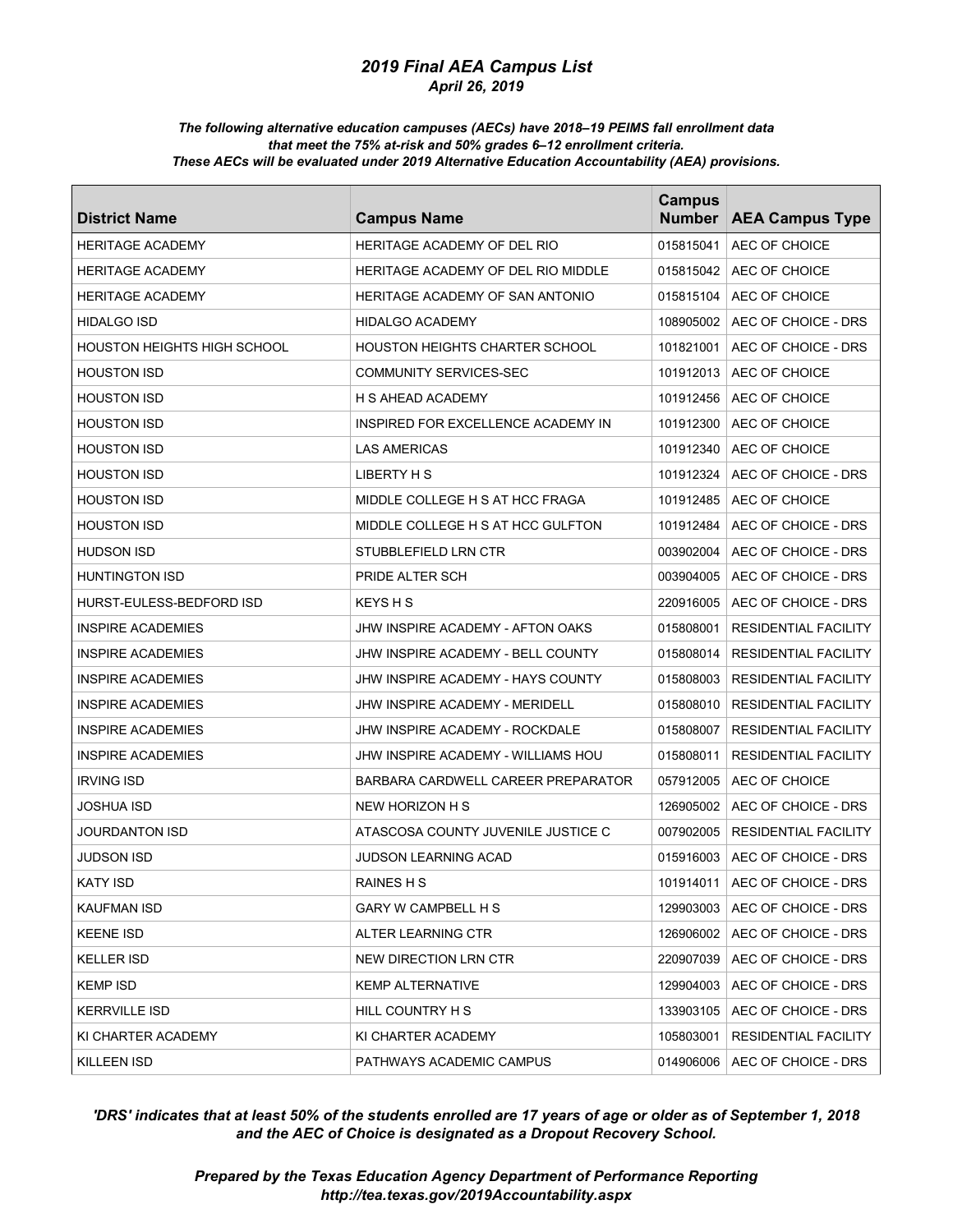#### *The following alternative education campuses (AECs) have 2018–19 PEIMS fall enrollment data that meet the 75% at-risk and 50% grades 6–12 enrollment criteria. These AECs will be evaluated under 2019 Alternative Education Accountability (AEA) provisions.*

| <b>District Name</b>               | <b>Campus Name</b>                 | <b>Campus</b><br><b>Number</b> | <b>AEA Campus Type</b>          |
|------------------------------------|------------------------------------|--------------------------------|---------------------------------|
| <b>LA FERIA ISD</b>                | <b>LA FERIA ACADEMY</b>            | 031905002                      | AEC OF CHOICE - DRS             |
| LA PORTE ISD                       | THE ACADEMY OF VIOLA DEWALT H S    | 101916002                      | AEC OF CHOICE                   |
| <b>LAMAR CISD</b>                  | <b>JUVENILE DETENT CTR</b>         | 079901133                      | <b>RESIDENTIAL FACILITY</b>     |
| LAMESA ISD                         | LAMESA SUCCESS ACADEMY             | 058906004                      | AEC OF CHOICE                   |
| <b>LEANDER ISD</b>                 | NEW HOPE H S                       | 246913011                      | AEC OF CHOICE - DRS             |
| LEWISVILLE ISD                     | <b>LEARNING CTR</b>                | 061902005                      | AEC OF CHOICE - DRS             |
| LIVINGSTON ISD                     | LIVINGSTON H S ACADEMY             | 187907004                      | AEC OF CHOICE - DRS             |
| LOCKHART ISD                       | LOCKHART PRIDE H S                 | 028902038                      | AEC OF CHOICE                   |
| LONGVIEW ISD                       | LEAD ACADEMY H S                   | 092903004                      | AEC OF CHOICE                   |
| LOS FRESNOS CISD                   | AMI KIDS RIO GRANDE VALLEY (FKA RG | 031906003                      | <b>RESIDENTIAL FACILITY</b>     |
| LUBBOCK ISD                        | LUBBOCK CO JUVENILE JUSTICE CTR    | 152901017                      | <b>RESIDENTIAL FACILITY</b>     |
| LUBBOCK ISD                        | MATTHEWS LEARNING CENTER           | 152901011                      | AEC OF CHOICE - DRS             |
| LUBBOCK-COOPER ISD                 | LUBBOCK-COOPER NEW HOPE ACADEMY    | 152906003                      | AEC OF CHOICE - DRS             |
| LUFKIN ISD                         | STUBBLEFIELD LRN CTR               | 003903004                      | AEC OF CHOICE - DRS             |
| MAGNOLIA ISD                       | ALPHA                              | 170906012                      | AEC OF CHOICE - DRS             |
| <b>MANOR ISD</b>                   | <b>MANOR EXCEL ACADEMY</b>         | 227907002                      | AEC OF CHOICE - DRS             |
| <b>MANSFIELD ISD</b>               | THE PHOENIX ACADEMY                | 220908006                      | AEC OF CHOICE - DRS             |
| <b>MARBLE FALLS ISD</b>            | <b>FALLS CAREER H S</b>            | 027904002                      | AEC OF CHOICE - DRS             |
| <b>MCALLEN ISD</b>                 | <b>LAMAR ACADEMY</b>               | 108906007                      | AEC OF CHOICE - DRS             |
| <b>MCKINNEY ISD</b>                | COUNTY RESIDENTIAL CENTER          | 043907006                      | <b>RESIDENTIAL FACILITY</b>     |
| <b>MCKINNEY ISD</b>                | <b>SERENITY HIGH</b>               | 043907005                      | AEC OF CHOICE - DRS             |
| <b>MEADOWLAND CHARTER DISTRICT</b> | <b>LAKES ACADEMY</b>               | 130801002                      | <b>RESIDENTIAL FACILITY</b>     |
| MEADOWLAND CHARTER DISTRICT        | OAKS ACADEMY                       | 130801001                      | <b>RESIDENTIAL FACILITY</b>     |
| MEADOWLAND CHARTER DISTRICT        | STEPPING STONES ACADEMY            | 130801003                      | <b>RESIDENTIAL FACILITY</b>     |
| <b>MERCEDES ISD</b>                | MERCEDES ACADEMIC ACADEMY          | 108907002                      | AEC OF CHOICE - DRS             |
| <b>MESQUITE ISD</b>                | MESQUITE ACADEMY                   |                                | 057914656   AEC OF CHOICE - DRS |
| MIDLAND ISD                        | VIOLA M COLEMAN H S                |                                | 165901004   AEC OF CHOICE       |
| MIDVALLEY ACADEMY CHARTER DISTRICT | MIDVALLEY ACADEMY-MCALLEN CHARTER  |                                | 108804002   AEC OF CHOICE - DRS |
| MIDVALLEY ACADEMY CHARTER DISTRICT | MIDVALLEY ACADEMY-MERCEDES CHARTER | 108804001                      | AEC OF CHOICE - DRS             |
| MIDVALLEY ACADEMY CHARTER DISTRICT | MIDVALLEY ACADEMY-SAN BENITO CHART | 108804003                      | AEC OF CHOICE - DRS             |
| MINERAL WELLS ISD                  | MINERAL WELLS ACADEMY              | 182903002                      | AEC OF CHOICE - DRS             |
| MONAHANS-WICKETT-PYOTE ISD         | MONAHANS ED CTR                    | 238902002                      | AEC OF CHOICE - DRS             |
| <b>MORTON ISD</b>                  | PEP                                | 040901002                      | AEC OF CHOICE - DRS             |

# *'DRS' indicates that at least 50% of the students enrolled are 17 years of age or older as of September 1, 2018 and the AEC of Choice is designated as a Dropout Recovery School.*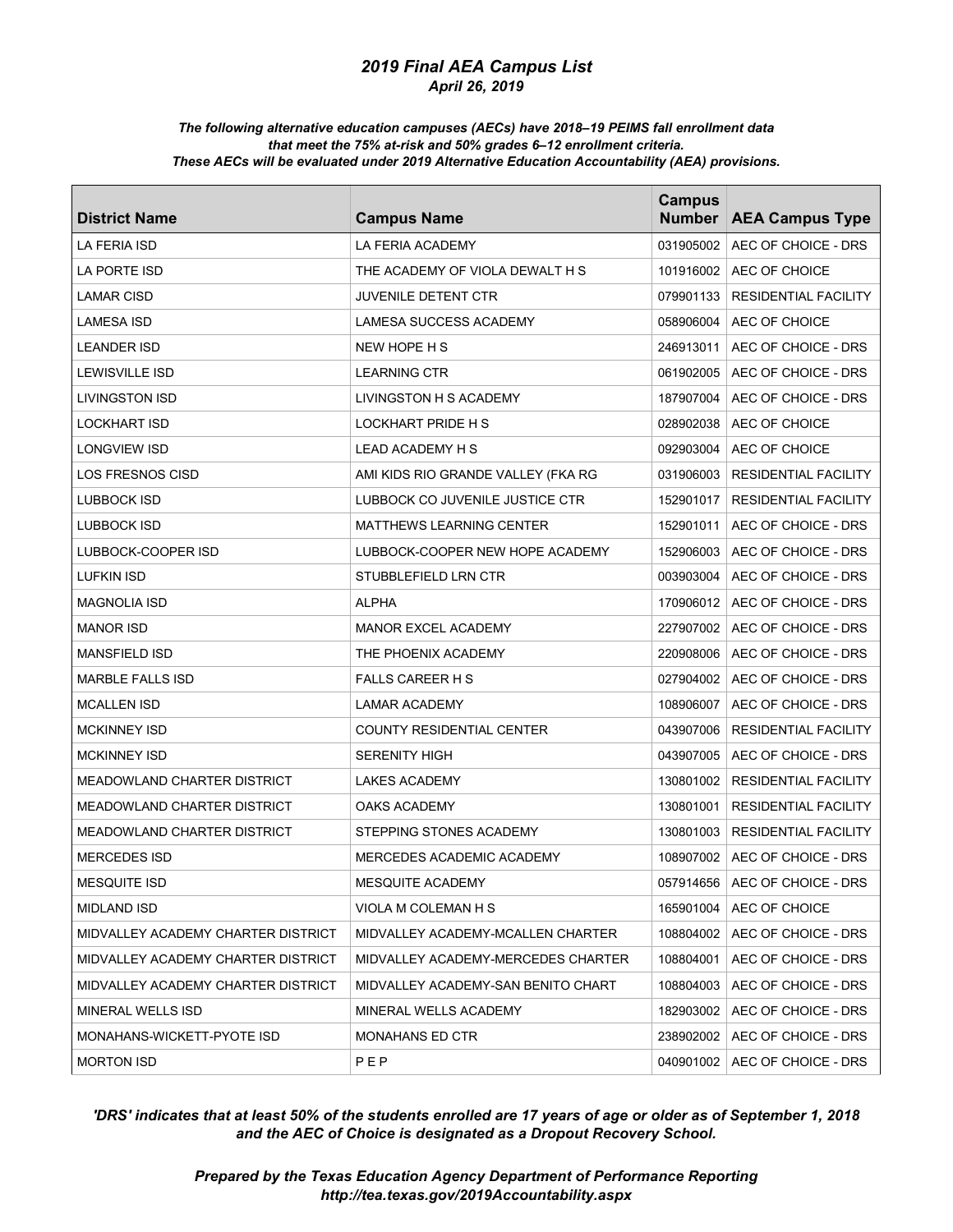#### *The following alternative education campuses (AECs) have 2018–19 PEIMS fall enrollment data that meet the 75% at-risk and 50% grades 6–12 enrollment criteria. These AECs will be evaluated under 2019 Alternative Education Accountability (AEA) provisions.*

| <b>District Name</b>               | <b>Campus Name</b>                 | <b>Campus</b><br><b>Number</b> | <b>AEA Campus Type</b>      |
|------------------------------------|------------------------------------|--------------------------------|-----------------------------|
| MULESHOE ISD                       | PEP                                | 009901002                      | AEC OF CHOICE - DRS         |
| <b>MULLIN ISD</b>                  | <b>MULLIN OAKS</b>                 | 167902002                      | <b>RESIDENTIAL FACILITY</b> |
| <b>MULLIN ISD</b>                  | PARKVIEW SCHOOL - LEVELLAND        | 167902056                      | <b>RESIDENTIAL FACILITY</b> |
| <b>MULLIN ISD</b>                  | PARKVIEW SCHOOL - LUBBOCK          | 167902055                      | <b>RESIDENTIAL FACILITY</b> |
| <b>MULLIN ISD</b>                  | PECAN RIDGE H S                    | 167902003                      | <b>RESIDENTIAL FACILITY</b> |
| <b>NACOGDOCHES ISD</b>             | MALCOLM RECTOR TECHNICAL H S       | 174904005                      | AEC OF CHOICE - DRS         |
| <b>NAVASOTA ISD</b>                | W B BIZZELL ACADEMY                | 093904005                      | AEC OF CHOICE - DRS         |
| <b>NEW BRAUNFELS ISD</b>           | THE NBISD LEARNING CENTER          | 046901038                      | AEC OF CHOICE - DRS         |
| <b>NORTH EAST ISD</b>              | ACADEMY OF CREATIVE ED             | 015910008                      | AEC OF CHOICE - DRS         |
| <b>NORTHSIDE ISD</b>               | CHAVEZ EXCEL ACADEMY               | 015915011                      | AEC OF CHOICE - DRS         |
| <b>NORTHSIDE ISD</b>               | <b>REDDIX CENTER</b>               | 015915013                      | AEC OF CHOICE - DRS         |
| <b>NORTHWEST ISD</b>               | <b>DENTON CREEK</b>                | 061911003                      | <b>RESIDENTIAL FACILITY</b> |
| ORENDA CHARTER SCHOOL              | <b>GATEWAY TECH H S</b>            | 014804005                      | AEC OF CHOICE               |
| ORENDA CHARTER SCHOOL              | <b>NEW HORIZONS</b>                | 014804002                      | <b>RESIDENTIAL FACILITY</b> |
| <b>PAMPA ISD</b>                   | P L C-PAMPA LEARNING CTR           | 090904002                      | AEC OF CHOICE - DRS         |
| PANOLA CHARTER SCHOOL              | PANOLA CS                          | 183801001                      | AEC OF CHOICE               |
| <b>PARIS ISD</b>                   | TRAVIS H S OF CHOICE               | 139909008                      | AEC OF CHOICE - DRS         |
| PASADENA ISD                       | <b>TEGELER CAREER CENTER</b>       | 101917007                      | AEC OF CHOICE               |
| PASO DEL NORTE ACADEMY CHARTER DIS | PASEO DEL NORTE ACADEMY-VISTA DEL  | 071803002                      | AEC OF CHOICE - DRS         |
| PASO DEL NORTE ACADEMY CHARTER DIS | PASO DEL NORTE ACADEMY-MESA CHARTE | 071803001                      | AEC OF CHOICE - DRS         |
| <b>PEARLAND ISD</b>                | <b>PACE CENTER</b>                 | 020908004                      | AEC OF CHOICE - DRS         |
| PEGASUS SCHOOL OF LIBERAL ARTS AND | PEGASUS CHARTER H S                | 057802001                      | AEC OF CHOICE               |
| PERRYTON ISD                       | TOP OF TEXAS ACCELERATED EDUCATION | 179901002                      | AEC OF CHOICE - DRS         |
| PHARR-SAN JUAN-ALAMO ISD           | ELVIS J BALLEW H S                 | 108909006                      | AEC OF CHOICE - DRS         |
| PHARR-SAN JUAN-ALAMO ISD           | PSJA SONIA M SOTOMAYOR H S         | 108909005                      | AEC OF CHOICE - DRS         |
| PINE TREE ISD                      | EXCEL H S OF CHOICE                | 092904003                      | AEC OF CHOICE - DRS         |
| PLEASANTON ISD                     | PLEASANTON ISD SCHOOL OF CHOICE    | 007905005                      | AEC OF CHOICE - DRS         |
| POR VIDA ACADEMY                   | CESAR E CHAVEZ ACADEMY             | 015801003                      | AEC OF CHOICE - DRS         |
| POR VIDA ACADEMY                   | POR VIDA ACADEMY CHARTER H S       | 015801001                      | AEC OF CHOICE - DRS         |
| POSITIVE SOLUTIONS CHARTER SCHOOL  | POSITIVE SOLUTIONS CHARTER         | 015814001                      | AEC OF CHOICE               |
| POST ISD                           | GARZA COUNTY REGIONAL JUVENILE CEN | 085902040                      | RESIDENTIAL FACILITY        |
| PREMIER HIGH SCHOOLS               | ISCHOOL VIRTUAL ACADEMY OF TEXAS   | 072801145                      | AEC OF CHOICE - DRS         |
| PREMIER HIGH SCHOOLS               | PREMIER H S - SAN ANGELO           | 072801150                      | AEC OF CHOICE               |

# *'DRS' indicates that at least 50% of the students enrolled are 17 years of age or older as of September 1, 2018 and the AEC of Choice is designated as a Dropout Recovery School.*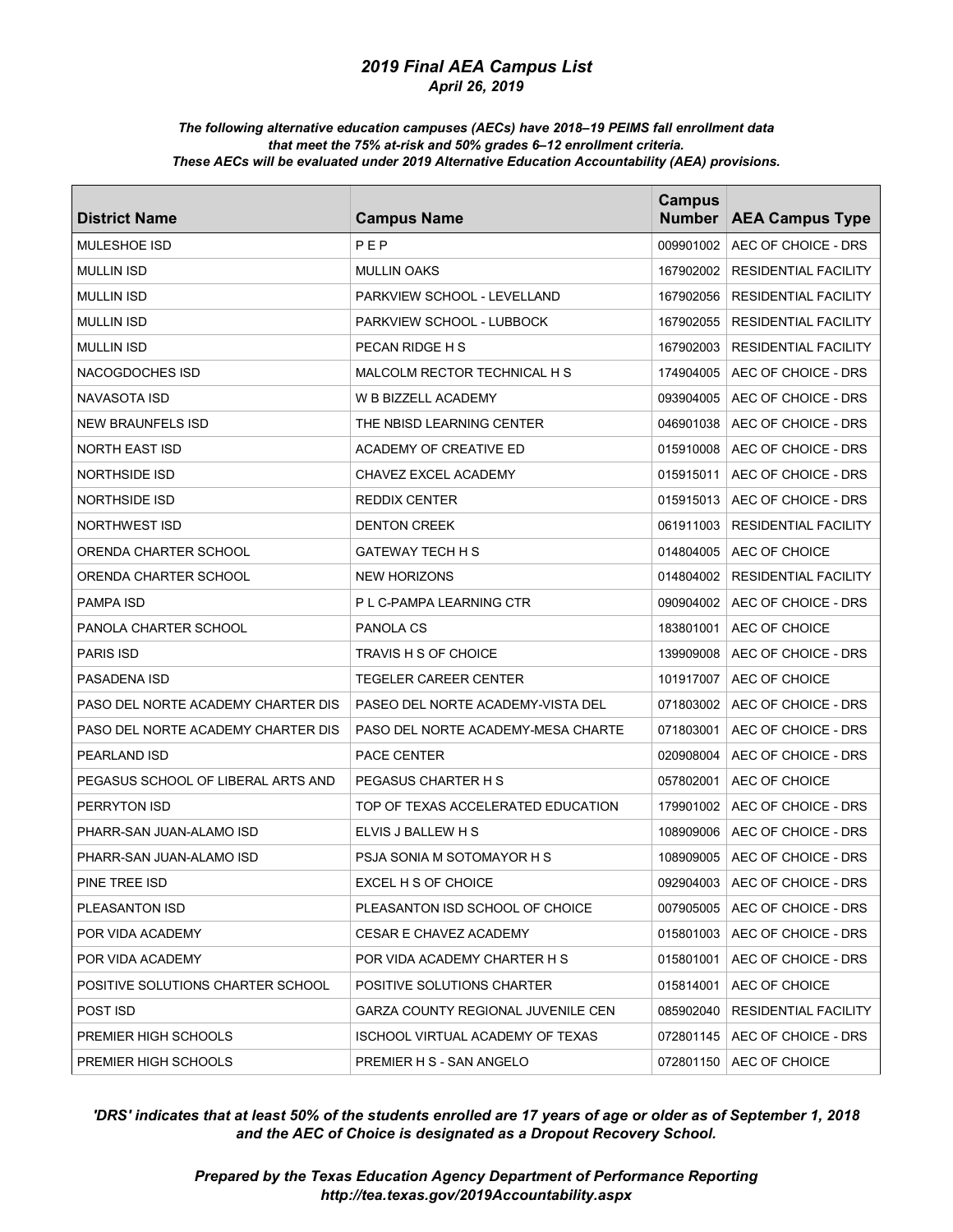#### *The following alternative education campuses (AECs) have 2018–19 PEIMS fall enrollment data that meet the 75% at-risk and 50% grades 6–12 enrollment criteria. These AECs will be evaluated under 2019 Alternative Education Accountability (AEA) provisions.*

| <b>District Name</b> | <b>Campus Name</b>                 | <b>Campus</b><br><b>Number</b> | <b>AEA Campus Type</b> |
|----------------------|------------------------------------|--------------------------------|------------------------|
| PREMIER HIGH SCHOOLS | PREMIER H S AMERICAN YOUTHWORKS    | 072801102                      | AEC OF CHOICE - DRS    |
| PREMIER HIGH SCHOOLS | PREMIER H S OF ABILENE             | 072801101                      | AEC OF CHOICE - DRS    |
| PREMIER HIGH SCHOOLS | PREMIER H S OF AMARILLO            | 072801142                      | AEC OF CHOICE          |
| PREMIER HIGH SCHOOLS | PREMIER H S OF ARLINGTON           | 072801131                      | AEC OF CHOICE          |
| PREMIER HIGH SCHOOLS | PREMIER H S OF AUSTIN              | 072801113                      | AEC OF CHOICE - DRS    |
| PREMIER HIGH SCHOOLS | PREMIER H S OF BROWNSVILLE         | 072801103                      | AEC OF CHOICE - DRS    |
| PREMIER HIGH SCHOOLS | PREMIER H S OF COMANCHE/EARLY      | 072801001                      | AEC OF CHOICE - DRS    |
| PREMIER HIGH SCHOOLS | PREMIER H S OF DAYTON              | 072801138                      | AEC OF CHOICE          |
| PREMIER HIGH SCHOOLS | PREMIER H S OF DEL RIO             | 072801107                      | AEC OF CHOICE - DRS    |
| PREMIER HIGH SCHOOLS | PREMIER H S OF EAST EL PASO        | 072801143                      | AEC OF CHOICE - DRS    |
| PREMIER HIGH SCHOOLS | PREMIER H S OF EL PASO             | 072801129                      | AEC OF CHOICE - DRS    |
| PREMIER HIGH SCHOOLS | PREMIER H S OF FORT WORTH          | 072801108                      | AEC OF CHOICE - DRS    |
| PREMIER HIGH SCHOOLS | PREMIER H S OF GRANBURY            | 072801137                      | AEC OF CHOICE - DRS    |
| PREMIER HIGH SCHOOLS | PREMIER H S OF HUNTSVILLE          | 072801135                      | AEC OF CHOICE          |
| PREMIER HIGH SCHOOLS | PREMIER H S OF LAREDO              | 072801109                      | AEC OF CHOICE - DRS    |
| PREMIER HIGH SCHOOLS | PREMIER H S OF LEWISVILLE          | 072801141                      | AEC OF CHOICE - DRS    |
| PREMIER HIGH SCHOOLS | PREMIER H S OF LUBBOCK             | 072801110                      | AEC OF CHOICE          |
| PREMIER HIGH SCHOOLS | PREMIER H S OF MIDLAND             | 072801112                      | AEC OF CHOICE          |
| PREMIER HIGH SCHOOLS | PREMIER H S OF MISSION             | 072801116                      | AEC OF CHOICE - DRS    |
| PREMIER HIGH SCHOOLS | PREMIER H S OF NEW BRAUNFELS       | 072801136                      | AEC OF CHOICE          |
| PREMIER HIGH SCHOOLS | PREMIER H S OF NORTH AUSTIN        | 072801128                      | AEC OF CHOICE - DRS    |
| PREMIER HIGH SCHOOLS | PREMIER H S OF NORTH HOUSTON       | 072801147                      | AEC OF CHOICE - DRS    |
| PREMIER HIGH SCHOOLS | PREMIER H S OF PALMVIEW            | 072801104                      | AEC OF CHOICE - DRS    |
| PREMIER HIGH SCHOOLS | PREMIER H S OF PFLUGERVILLE        | 072801144                      | AEC OF CHOICE - DRS    |
| PREMIER HIGH SCHOOLS | PREMIER H S OF PHARR               | 072801115                      | AEC OF CHOICE - DRS    |
| PREMIER HIGH SCHOOLS | PREMIER H S OF SAN JUAN            | 072801130                      | AEC OF CHOICE - DRS    |
| PREMIER HIGH SCHOOLS | PREMIER H S OF SOUTH IRVING        | 072801139                      | AEC OF CHOICE - DRS    |
| PREMIER HIGH SCHOOLS | PREMIER H S OF TEXARKANA           | 072801148                      | AEC OF CHOICE - DRS    |
| PREMIER HIGH SCHOOLS | PREMIER H S OF TYLER               | 072801118                      | AEC OF CHOICE - DRS    |
| PREMIER HIGH SCHOOLS | PREMIER H S OF WACO                | 072801121                      | AEC OF CHOICE - DRS    |
| PREMIER HIGH SCHOOLS | PREMIER H S SAN ANTONIO - WEST     | 072801149                      | AEC OF CHOICE - DRS    |
| PREMIER HIGH SCHOOLS | PREMIER H S SAN ANTONIO EAST       | 072801117                      | AEC OF CHOICE - DRS    |
| PREMIER HIGH SCHOOLS | PREMIER HIGH SCHOOLS CAREER & TECH | 072801146                      | AEC OF CHOICE - DRS    |

# *'DRS' indicates that at least 50% of the students enrolled are 17 years of age or older as of September 1, 2018 and the AEC of Choice is designated as a Dropout Recovery School.*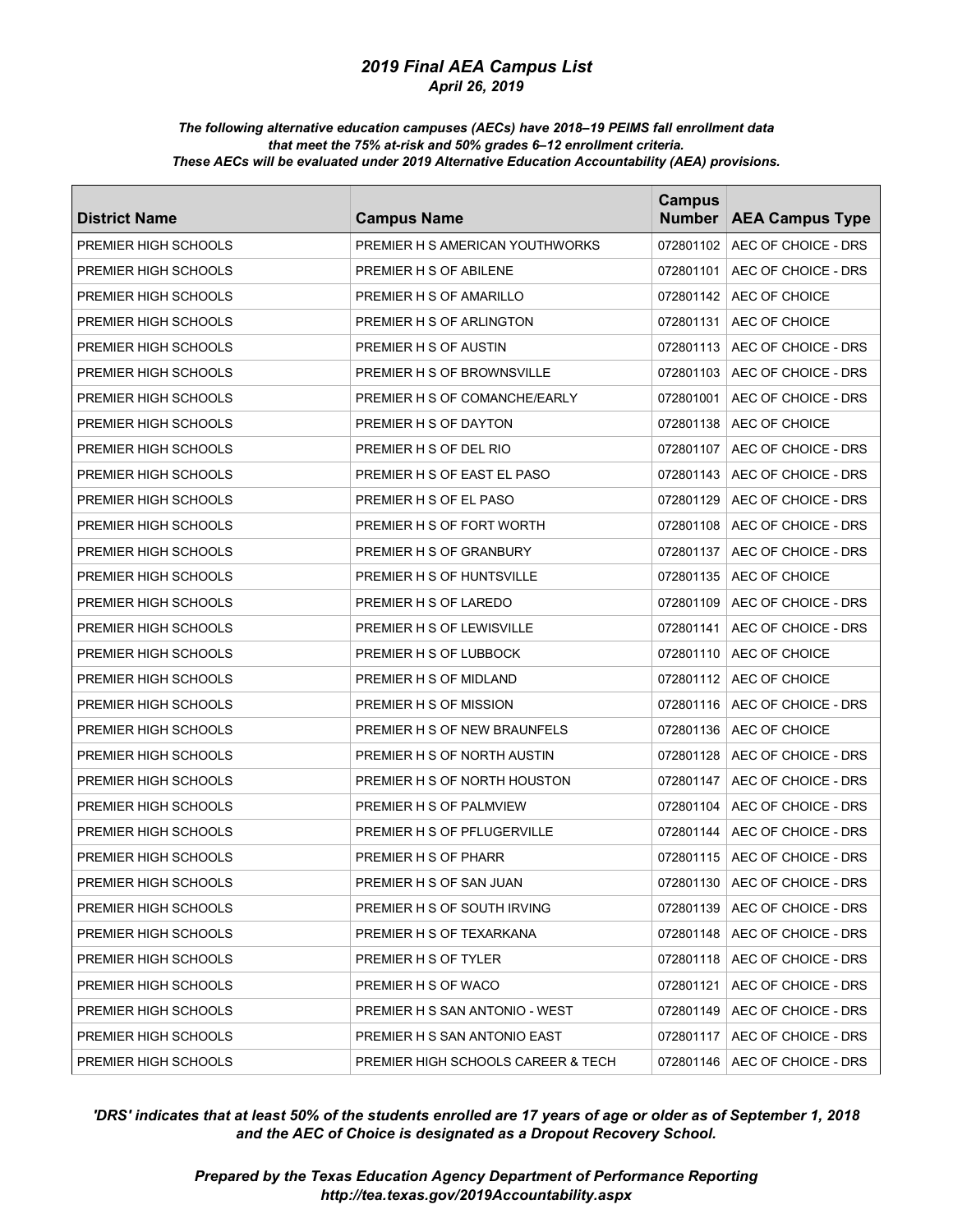#### *The following alternative education campuses (AECs) have 2018–19 PEIMS fall enrollment data that meet the 75% at-risk and 50% grades 6–12 enrollment criteria. These AECs will be evaluated under 2019 Alternative Education Accountability (AEA) provisions.*

| <b>District Name</b>              | <b>Campus Name</b>                 | <b>Campus</b><br><b>Number</b> | <b>AEA Campus Type</b>      |
|-----------------------------------|------------------------------------|--------------------------------|-----------------------------|
| <b>RALLS ISD</b>                  | <b>RECOVERY EDUCATION CAMPUS</b>   | 054903002                      | AEC OF CHOICE               |
| RANCH ACADEMY                     | RANCH ACADEMY                      | 234801001                      | <b>RESIDENTIAL FACILITY</b> |
| RAVEN SCHOOL                      | THOMAS BUZBEE VOCATIONAL SCHOOL    | 236801001                      | <b>RESIDENTIAL FACILITY</b> |
| RAYMONDVILLE ISD                  | RAYMONDVILLE OPTIONS ACADEMIC ACAD | 245903004                      | AEC OF CHOICE - DRS         |
| RICHARD MILBURN ALTER HIGH SCHOOL | RICHARD MILBURN ACADEMY AMARILLO   | 014801008                      | AEC OF CHOICE               |
| RICHARD MILBURN ALTER HIGH SCHOOL | RICHARD MILBURN ACADEMY CORPUS CHR | 014801007                      | AEC OF CHOICE - DRS         |
| RICHARD MILBURN ALTER HIGH SCHOOL | RICHARD MILBURN ACADEMY FORT WORTH | 014801006                      | AEC OF CHOICE - DRS         |
| RICHARD MILBURN ALTER HIGH SCHOOL | RICHARD MILBURN ACADEMY HOUSTON (S | 014801005                      | AEC OF CHOICE - DRS         |
| RICHARD MILBURN ALTER HIGH SCHOOL | RICHARD MILBURN ACADEMY LUBBOCK    | 014801004                      | AEC OF CHOICE - DRS         |
| RICHARD MILBURN ALTER HIGH SCHOOL | RICHARD MILBURN ACADEMY MIDLAND SO | 014801010                      | AEC OF CHOICE               |
| RICHARD MILBURN ALTER HIGH SCHOOL | RICHARD MILBURN ACADEMY ODESSA     | 014801002                      | AEC OF CHOICE - DRS         |
| RICHARD MILBURN ALTER HIGH SCHOOL | RICHARD MILBURN ACADEMY PASADENA   | 014801009                      | AEC OF CHOICE - DRS         |
| RICHARD MILBURN ALTER HIGH SCHOOL | RICHARD MILBURN ALTER H S (KILLEEN | 014801001                      | AEC OF CHOICE - DRS         |
| ROBERT LEE ISD                    | <b>FAIRVIEW ACCELERATED</b>        | 041902002                      | AEC OF CHOICE               |
| ROBSTOWN ISD                      | SALAZAR CROSSROADS ACADEMY         | 178909005                      | AEC OF CHOICE - DRS         |
| <b>ROCKWALL ISD</b>               | ROCKWALL QUEST ACADEMY             | 199901002                      | AEC OF CHOICE - DRS         |
| ROUND ROCK ISD                    | SUCCESS H S                        | 246909011                      | AEC OF CHOICE - DRS         |
| SAN ANTONIO ISD                   | <b>BREWER ACADEMY</b>              | 015907064                      | AEC OF CHOICE               |
| SAN ANTONIO ISD                   | <b>CHRISTUS SANTA ROSA</b>         | 015907184                      | <b>RESIDENTIAL FACILITY</b> |
| SAN ANTONIO ISD                   | COOPER ACADEMY AT NAVARRO          | 015907024                      | AEC OF CHOICE - DRS         |
| SAN ANTONIO ISD                   | <b>HEALY-MURPHY</b>                | 015907182                      | AEC OF CHOICE               |
| SAN ANTONIO ISD                   | JUVENILE DETENT CTR                | 015907195                      | <b>RESIDENTIAL FACILITY</b> |
| SAN ANTONIO ISD                   | SEIDEL LEARNING CENTER             | 015907186                      | <b>RESIDENTIAL FACILITY</b> |
| SAN ANTONIO ISD                   | TEXANS CAN ACADEMY AT HIGHLANDS H  | 015907030                      | AEC OF CHOICE - DRS         |
| SAN BENITO CISD                   | AMADOR R RODRIGUEZ JUVENILE BOOT C | 031912005                      | <b>RESIDENTIAL FACILITY</b> |
| SAN BENITO CISD                   | GATEWAY TO GRADUATION ACADEMY      | 031912009                      | AEC OF CHOICE - DRS         |
| SAN BENITO CISD                   | HESTER JUVENILE DETENT             | 031912201                      | RESIDENTIAL FACILITY        |
| SAN BENITO CISD                   | RGV YOUTH RECOVERY HOME            | 031912008                      | RESIDENTIAL FACILITY        |
| SAN FELIPE-DEL RIO CISD           | <b>BLENDED ACADEMY</b>             | 233901004                      | AEC OF CHOICE               |
| SANGER ISD                        | LINDA TUTT H S                     | 061908003                      | AEC OF CHOICE - DRS         |
| SANTA MARIA ISD                   | SANTA MARIA ACADEMIC ACADEMY-OPTIO | 031913007                      | AEC OF CHOICE               |
| SCHERTZ-CIBOLO-U CITY ISD         | ALLISON L STEELE E L C             | 094902002                      | AEC OF CHOICE - DRS         |
| <b>SEGUIN ISD</b>                 | JUVENILE DETENTION CENTER          | 094901112                      | RESIDENTIAL FACILITY        |

# *'DRS' indicates that at least 50% of the students enrolled are 17 years of age or older as of September 1, 2018 and the AEC of Choice is designated as a Dropout Recovery School.*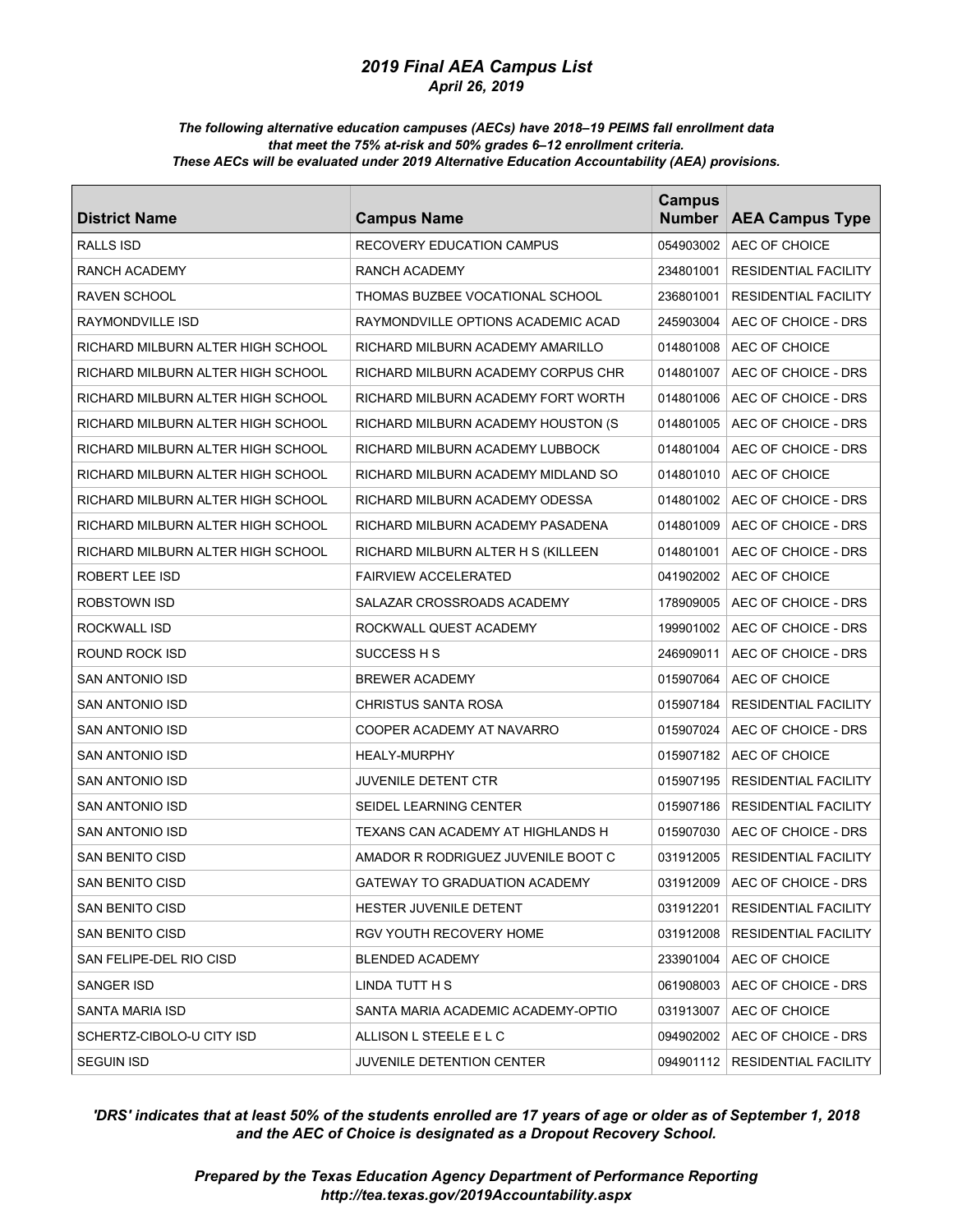#### *The following alternative education campuses (AECs) have 2018–19 PEIMS fall enrollment data that meet the 75% at-risk and 50% grades 6–12 enrollment criteria. These AECs will be evaluated under 2019 Alternative Education Accountability (AEA) provisions.*

| <b>District Name</b>               | <b>Campus Name</b>                   | <b>Campus</b><br><b>Number</b> | <b>AEA Campus Type</b>          |
|------------------------------------|--------------------------------------|--------------------------------|---------------------------------|
| <b>SEGUIN ISD</b>                  | <b>MERCER &amp; BLUMBERG LRN CTR</b> | 094901002                      | AEC OF CHOICE - DRS             |
| <b>SEMINOLE ISD</b>                | SEMINOLE SUCCESS CTR                 | 083903002                      | AEC OF CHOICE - DRS             |
| SHELDON ISD                        | <b>KASE ACADEMY</b>                  | 101924012                      | AEC OF CHOICE - DRS             |
| SHERMAN ISD                        | COOKE/FANNIN/GRAYSON CO JUVENILE P   | 091906004                      | <b>RESIDENTIAL FACILITY</b>     |
| SHERMAN ISD                        | PERRIN LEARNING CTR                  | 091906037                      | AEC OF CHOICE - DRS             |
| SHERMAN ISD                        | TRI CO JUVENILE DETENT               | 091906035                      | <b>RESIDENTIAL FACILITY</b>     |
| SOCORRO ISD                        | OPTIONS H S                          | 071909009                      | AEC OF CHOICE - DRS             |
| SOUTH PLAINS ACADEMY CHARTER DISTR | SOUTH PLAINS ACADEMY CHARTER H S     | 152803001                      | AEC OF CHOICE                   |
| SOUTHWEST PREPARATORY SCHOOL       | <b>NEW DIRECTIONS</b>                | 015807005                      | AEC OF CHOICE                   |
| SOUTHWEST PREPARATORY SCHOOL       | SOUTHWEST PREPARATORY SCHOOL-NORTH   | 015807004                      | AEC OF CHOICE                   |
| SOUTHWEST SCHOOL                   | <b>DISCOVERY MIDDLE</b>              | 101838041                      | AEC OF CHOICE                   |
| SOUTHWEST SCHOOL                   | <b>EMPOWERMENT H S</b>               | 101838001                      | AEC OF CHOICE                   |
| SOUTHWEST SCHOOL                   | PHOENIX SCHOOL AT SOUTHWEST SCHOOL   | 101838004                      | RESIDENTIAL FACILITY            |
| SPRING BRANCH ISD                  | ACADEMY OF CHOICE                    | 101920016                      | AEC OF CHOICE                   |
| SUDAN ISD                          | PEPALTER                             | 140908002                      | AEC OF CHOICE - DRS             |
| <b>SUNDOWN ISD</b>                 | PEP ALTER SCHOOL                     | 110907002                      | AEC OF CHOICE - DRS             |
| <b>SWEETWATER ISD</b>              | JP COWEN ACHIEVEMENT CENTER          | 177902004                      | AEC OF CHOICE - DRS             |
| <b>TEAGUE ISD</b>                  | <b>TEAGUE LION ACADEMY</b>           | 081904003                      | AEC OF CHOICE - DRS             |
| TEMPLE ISD                         | FRED W EDWARDS ACADEMY AEC           | 014909008                      | AEC OF CHOICE - DRS             |
| TERRELL ISD                        | TERRELL ALTERNATIVE EDUCATION CENT   | 129906004                      | AEC OF CHOICE - DRS             |
| TEXANS CAN ACADEMIES               | AUSTIN CAN ACADEMY                   | 057804006                      | AEC OF CHOICE - DRS             |
| TEXANS CAN ACADEMIES               | DALLAS CAN ACADEMY - GRANT EAST      | 057804005                      | AEC OF CHOICE - DRS             |
| TEXANS CAN ACADEMIES               | DALLAS CAN ACADEMY AT CARROLLTON-F   | 057804003                      | AEC OF CHOICE - DRS             |
| TEXANS CAN ACADEMIES               | DALLAS CAN ACADEMY AT PLEASANT GRO   | 057804004                      | AEC OF CHOICE - DRS             |
| <b>TEXANS CAN ACADEMIES</b>        | DALLAS CAN ACADEMY CHARTER           | 057804001                      | AEC OF CHOICE - DRS             |
| <b>TEXANS CAN ACADEMIES</b>        | DALLAS CAN ACADEMY CHARTER-OAK CLI   | 057804002                      | AEC OF CHOICE - DRS             |
| <b>TEXANS CAN ACADEMIES</b>        | FORT WORTH CAN ACADEMY LANCASTER A   |                                | 057804008   AEC OF CHOICE - DRS |
| <b>TEXANS CAN ACADEMIES</b>        | FORT WORTH CAN ACADEMY WESTCREEK     | 057804007                      | AEC OF CHOICE - DRS             |
| <b>TEXANS CAN ACADEMIES</b>        | GARLAND CAN ACADEMY                  | 057804013                      | AEC OF CHOICE - DRS             |
| TEXANS CAN ACADEMIES               | HOUSTON CAN ACADEMY - HOBBY          | 057804010                      | AEC OF CHOICE - DRS             |
| TEXANS CAN ACADEMIES               | HOUSTON CAN ACADEMY - NORTH          | 057804009                      | AEC OF CHOICE - DRS             |
| TEXANS CAN ACADEMIES               | HOUSTON CAN ACADEMY - SOUTHWEST      | 057804012                      | AEC OF CHOICE - DRS             |
| TEXANS CAN ACADEMIES               | SAN ANTONIO CAN ACADEMY              | 057804011                      | AEC OF CHOICE - DRS             |

# *'DRS' indicates that at least 50% of the students enrolled are 17 years of age or older as of September 1, 2018 and the AEC of Choice is designated as a Dropout Recovery School.*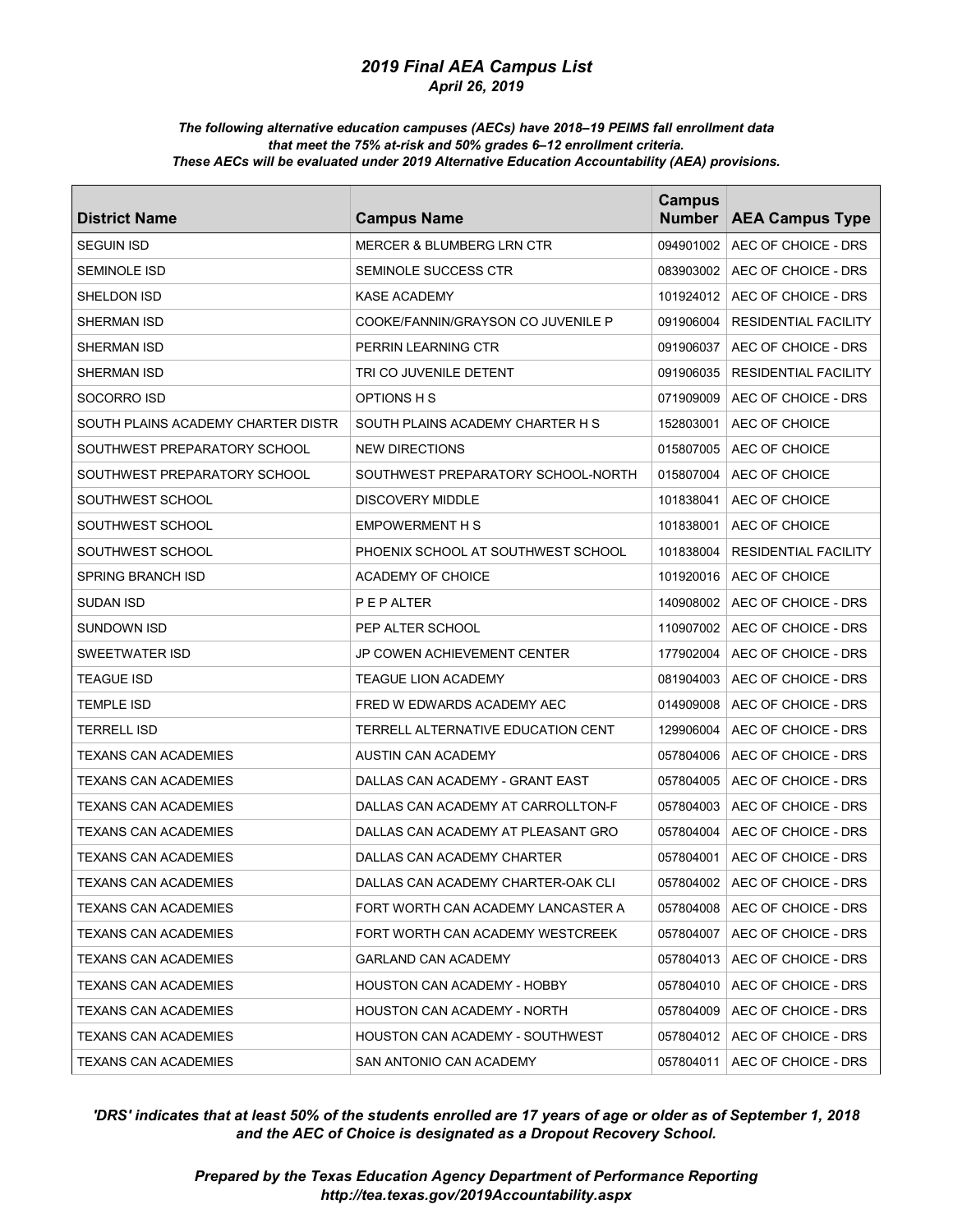#### *The following alternative education campuses (AECs) have 2018–19 PEIMS fall enrollment data that meet the 75% at-risk and 50% grades 6–12 enrollment criteria. These AECs will be evaluated under 2019 Alternative Education Accountability (AEA) provisions.*

| <b>District Name</b>               | <b>Campus Name</b>                 | <b>Campus</b><br><b>Number</b> | <b>AEA Campus Type</b>          |
|------------------------------------|------------------------------------|--------------------------------|---------------------------------|
| <b>TEXARKANA ISD</b>               | <b>OPTIONS</b>                     | 019907003                      | AEC OF CHOICE - DRS             |
| THE EXCEL CENTER                   | THE EXCEL CENTER                   | 227828001                      | AEC OF CHOICE - DRS             |
| THE LAWSON ACADEMY                 | THE LAWSON ACADEMY                 | 101864041                      | AEC OF CHOICE                   |
| THE PRO-VISION ACADEMY             | <b>PRO-VISION MIDDLE</b>           | 101868002                      | AEC OF CHOICE                   |
| THE PRO-VISION ACADEMY             | THE PRO-VISION ACADEMY             | 101868001                      | AEC OF CHOICE                   |
| TRINITY CHARTER SCHOOL             | AZLEWAY - BIG SANDY                | 046802010                      | <b>RESIDENTIAL FACILITY</b>     |
| TRINITY CHARTER SCHOOL             | <b>AZLEWAY - CHAPEL HILL</b>       | 046802009                      | <b>RESIDENTIAL FACILITY</b>     |
| TRINITY CHARTER SCHOOL             | AZLEWAY - WILLOW BEND              | 046802011                      | <b>RESIDENTIAL FACILITY</b>     |
| TRINITY CHARTER SCHOOL             | <b>BOKENKAMP</b>                   | 046802008                      | <b>RESIDENTIAL FACILITY</b>     |
| TRINITY CHARTER SCHOOL             | PEGASUS SCHOOL                     | 046802007                      | <b>RESIDENTIAL FACILITY</b>     |
| TRINITY CHARTER SCHOOL             | TRINITY CHARTER SCHOOL             | 046802001                      | <b>RESIDENTIAL FACILITY</b>     |
| TRINITY CHARTER SCHOOL             | TRINITY CHARTER SCHOOL             | 046802004                      | <b>RESIDENTIAL FACILITY</b>     |
| TRINITY CHARTER SCHOOL             | TRINITY CHARTER SCHOOL - AMARILLO  | 046802013                      | <b>RESIDENTIAL FACILITY</b>     |
| TRINITY CHARTER SCHOOL             | TRINITY CHARTER SCHOOL - SPRING CA | 046802015                      | <b>RESIDENTIAL FACILITY</b>     |
| TRINITY ENVIRONMENTAL ACADEMY      | TRINITY ENVIRONMENTAL ACADEMY      | 057849002                      | AEC OF CHOICE                   |
| TRIUMPH PUBLIC HIGH SCHOOLS-RIO GR | MIDVALLEY ACADEMY - BROWNSVILLE CH | 108804004                      | AEC OF CHOICE - DRS             |
| TULOSO-MIDWAY ISD                  | TULOSO-MIDWAY ACADEMIC CAREER CENT | 178912002                      | AEC OF CHOICE - DRS             |
| TYLER ISD                          | ALVIN V ANDERSON RISE ACADEMY      | 212905010                      | AEC OF CHOICE - DRS             |
| UNIVERSITY OF TEXAS UNIVERSITY CHA | ANNUNCIATION MATERNITY HOME        | 227806017                      | <b>RESIDENTIAL FACILITY</b>     |
| UNIVERSITY OF TEXAS UNIVERSITY CHA | <b>CEDAR CREST</b>                 | 227806045                      | <b>RESIDENTIAL FACILITY</b>     |
| UNIVERSITY OF TEXAS UNIVERSITY CHA | <b>LAUREL RIDGE</b>                | 227806030                      | <b>RESIDENTIAL FACILITY</b>     |
| UNIVERSITY OF TEXAS UNIVERSITY CHA | <b>METHODIST CHILDREN'S HOME</b>   | 227806025                      | <b>RESIDENTIAL FACILITY</b>     |
| UNIVERSITY OF TEXAS UNIVERSITY CHA | <b>MUNDAY</b>                      | 227806049                      | <b>RESIDENTIAL FACILITY</b>     |
| UNIVERSITY OF TEXAS UNIVERSITY CHA | PATHFINDER CAMP                    | 227806009                      | <b>RESIDENTIAL FACILITY</b>     |
| UNIVERSITY OF TEXAS UNIVERSITY CHA | <b>PATHWAYS 3H CAMPUS</b>          | 227806023                      | <b>RESIDENTIAL FACILITY</b>     |
| UNIVERSITY OF TEXAS UNIVERSITY CHA | <b>SETON HOME</b>                  | 227806046                      | RESIDENTIAL FACILITY            |
| UNIVERSITY OF TEXAS UNIVERSITY CHA | SETTLEMENT HOME                    | 227806005                      | <b>RESIDENTIAL FACILITY</b>     |
| UNIVERSITY OF TEXAS UNIVERSITY CHA | SJRC TEXAS                         | 227806052                      | <b>RESIDENTIAL FACILITY</b>     |
| UNIVERSITY OF TEXAS UNIVERSITY CHA | THE REFUGE                         | 227806051                      | <b>RESIDENTIAL FACILITY</b>     |
| UNIVERSITY OF TEXAS UNIVERSITY CHA | TNC CAMPUS (TEXAS NEUROREHABILITAT | 227806024                      | <b>RESIDENTIAL FACILITY</b>     |
| UNIVERSITY OF TEXAS UNIVERSITY CHA | UNIVERSITY H S                     |                                | 227806043   AEC OF CHOICE - DRS |
| UNIVERSITY OF TEXAS UNIVERSITY CHA | UNLIMITED VISIONS AFTERCARE        | 227806041                      | RESIDENTIAL FACILITY            |
| <b>VICTORIA ISD</b>                | <b>LIBERTY ACADEMY</b>             |                                | 235902006   AEC OF CHOICE - DRS |

# *'DRS' indicates that at least 50% of the students enrolled are 17 years of age or older as of September 1, 2018 and the AEC of Choice is designated as a Dropout Recovery School.*